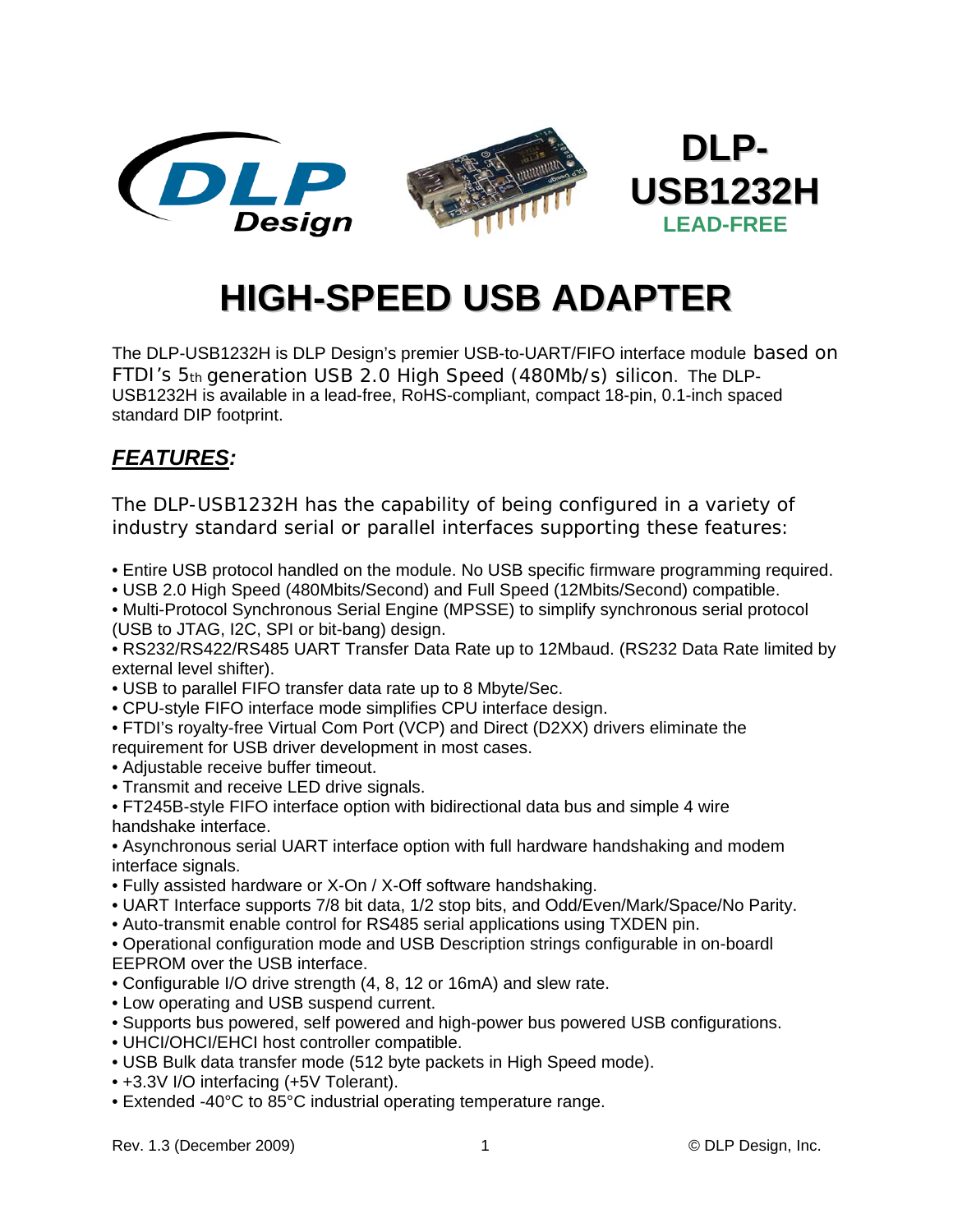## *APPLICATION AREAS:*

- Upgrading legacy peripherals to USB
- Interfacing MCU/PLD/FPGA-based designs to USB
- USB to UART (RS232, RS422 or RS485)
- USB to FIFO
- USB to JTAG
- USB to SPI
- USB to I2C
- USB to Bit-Bang
- USB to CPU target interface (as memory)
- PDA to USB data transfer
- USB Smart Card Readers
- USB Instrumentation
- USB Industrial Control
- USB MP3 Player Interface
- USB FLASH Card Reader / Writers
- Set Top Box PC USB interface
- USB Digital Camera Interface
- USB Bar Code Readers
- USB audio and low-bandwidth video data transfer
- USB hardware modems
- USB wireless modems

#### *DRIVER SUPPORT:*

#### **Royalty-Free Virtual COM Port (VCP) Drivers for:**

- Windows 2000, Server 2003, Server 2008
- Windows XP and XP 64-bit
- Windows Vista and Vista 64-bit
- Windows XP Embedded
- Windows CE 4.2, 5.0, 5.2 and 6.0
- Mac OS-X
- Linux 2.6.9 or later

#### **Royalty-Free D2XX Direct Drivers (USB Drivers + DLL S/W Interface) for:**

- Windows 2000, Server 2003, Server 2008
- Windows XP and XP 64-bit
- Windows Vista and Vista 64-bit
- Windows XP Embedded
- Windows CE 4.2, 5.0, 5.2 and 6.0
- Linux 2.4 or later and Linux x86\_64

The drivers listed above are all available for free download from the DLP Design website **www.dlpdesign.com** and FTDI website **www.ftdichip.com**.

Various third-party drivers are also available for other operating systems; see the FTDI website **www.ftdichip.com** for details.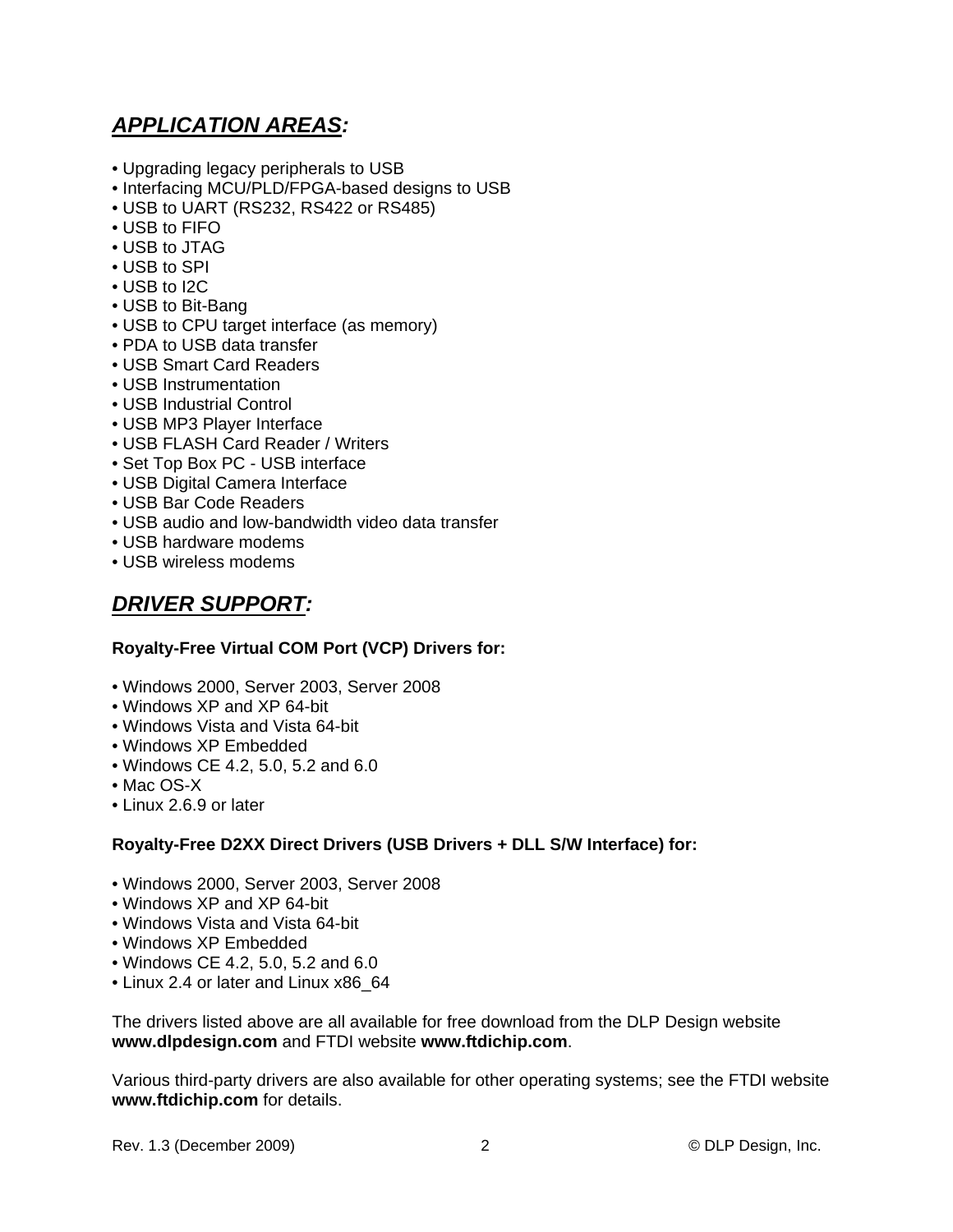#### **ABSOLUTE MAXIMUM RATINGS**

- Storage Temperature  $-65^{\circ}$ C to +150 $^{\circ}$ C
- Ambient Temperature (Power Applied) 40 to +85°C
- VCC Supply Voltage  $-0.5V$  to  $+6.00V$
- DC Input Voltage: Inputs -0.5V to VCC + 0.5V
- DC Input Voltage: High-Impedance Bidirectionals -0.5V to VCC + 0.5V
- DC Output Current: Outputs 16mA

## **D.C. CHARACTERISTICS (AMBIENT TEMPERATURE: -40 TO 85°C)**

- VCC Operating-Supply Voltage 4.0 5.5V
- VCCIO Digital IO Voltage 3.3V
- Operating Supply Current 75mA (Normal Operation)
- Operating Supply Current 500uA USB Suspend

## **1.0 GENERAL DESCRIPTION**

The DLP-USB1232H USB 2.0 High Speed (480Mb/s) to UART/FIFO uses FTDI's 5th generation USB silicon. It has the capability of being configured in a variety of industry standard serial or parallel interfaces. The DLP-USB1232H can be configured for UART, FIFO, JTAG, SPI, I2C or bit-bang mode. In addition to these, the DLP-USB1232H supports a CPU interface FIFO mode.

Refer to the FT2232H datasheet for additional detail on how to set up and use the supported modes.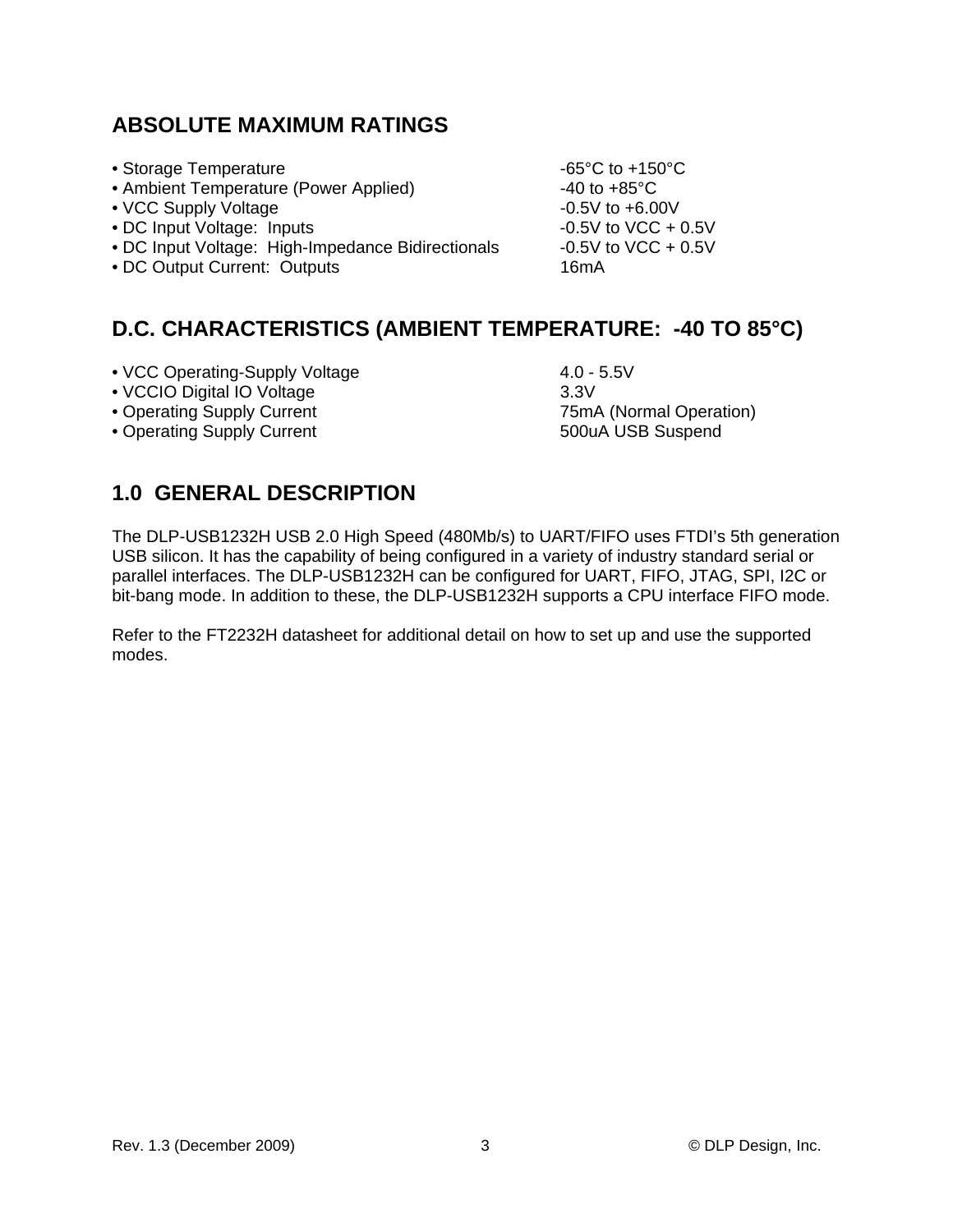## **2.0 PIN DESCRIPTIONS**

This section describes the operation of the DLP-USB1232H pins. The function of the I/O pins is determined by the configuration that is stored in the EEPROM connected to the FT2232H USB IC.

The following table details the function of each pin for the specified mode. Note that the convention used throughout this document for active low signals is the signal name followed by a #. Pins marked \*\* default to tri-stated inputs with an internal 75K Ohm (approx) pull up resistor to VCCIO (3.3V).

| DLP-USB1232H   |                  |                                              |                 |                                 |                                |               |                             |
|----------------|------------------|----------------------------------------------|-----------------|---------------------------------|--------------------------------|---------------|-----------------------------|
| Pin            |                  | <b>Pin Functions For Each Supported Mode</b> |                 |                                 |                                |               |                             |
| Pin#           | <b>Pin Name</b>  | <b>ASYNC</b><br><b>Serial</b><br>(RS232)     | <b>245 FIFO</b> | <b>ASYNC</b><br><b>Bit-bang</b> | <b>SYNC</b><br><b>Bit-bang</b> | <b>MPSSE</b>  | <b>CPU</b><br><b>Target</b> |
|                | <b>Channel A</b> |                                              |                 |                                 |                                |               |                             |
| 18             | <b>ADBUS0</b>    | <b>TXD</b>                                   | D <sub>0</sub>  | D <sub>0</sub>                  | D <sub>0</sub>                 | <b>TCK/SK</b> | D <sub>0</sub>              |
| 16             | <b>ADBUS1</b>    | <b>RXD</b>                                   | D <sub>1</sub>  | D <sub>1</sub>                  | D <sub>1</sub>                 | <b>TDI/DO</b> | D <sub>1</sub>              |
| $\mathbf{2}$   | <b>ADBUS2</b>    | RTS#                                         | D <sub>2</sub>  | D <sub>2</sub>                  | D <sub>2</sub>                 | <b>TDO/DI</b> | D <sub>2</sub>              |
| 5              | <b>ADBUS3</b>    | CTS#                                         | D <sub>3</sub>  | D <sub>3</sub>                  | D <sub>3</sub>                 | <b>TMS/CS</b> | D <sub>3</sub>              |
| 17             | <b>ADBUS4</b>    | DTR#                                         | D <sub>4</sub>  | D <sub>4</sub>                  | D <sub>4</sub>                 | <b>GPIOL0</b> | D <sub>4</sub>              |
| 4              | <b>ADBUS5</b>    | DSR#                                         | D <sub>5</sub>  | D <sub>5</sub>                  | D <sub>5</sub>                 | <b>GPIOL1</b> | D <sub>5</sub>              |
| 13             | <b>ADBUS6</b>    | DCD#                                         | D <sub>6</sub>  | D <sub>6</sub>                  | D <sub>6</sub>                 | <b>GPIOL2</b> | D <sub>6</sub>              |
| 3              | <b>ADBUS7</b>    | $R$ <sup>#</sup>                             | D7              | D7                              | D7                             | <b>GPIOL3</b> | D7                          |
| 15             | <b>ACBUS0</b>    | <b>TXDEN</b>                                 | RXF#            | $**$                            | $**$                           | <b>GPIOH0</b> | CS#                         |
| 14             | <b>ACBUS1</b>    |                                              | TXE#            | WRSTB#                          | WRSTB#                         | <b>GPIOH1</b> | A <sub>0</sub>              |
| 11             | <b>ACBUS2</b>    |                                              | RD#             | <b>RDSTB#</b>                   | <b>RDSTB#</b>                  | <b>GPIOH2</b> | RD#                         |
| 12             | <b>ACBUS3</b>    | <b>TXLED#</b>                                | WR#             | $**$                            | $**$                           | <b>GPIOH3</b> | WR#                         |
| $\overline{7}$ | <b>ACBUS4</b>    | <b>RXLED#</b>                                | <b>SIWUA</b>    | <b>SIWUA</b>                    | <b>SIWUA</b>                   | GPIOH4        | <b>SIWUA</b>                |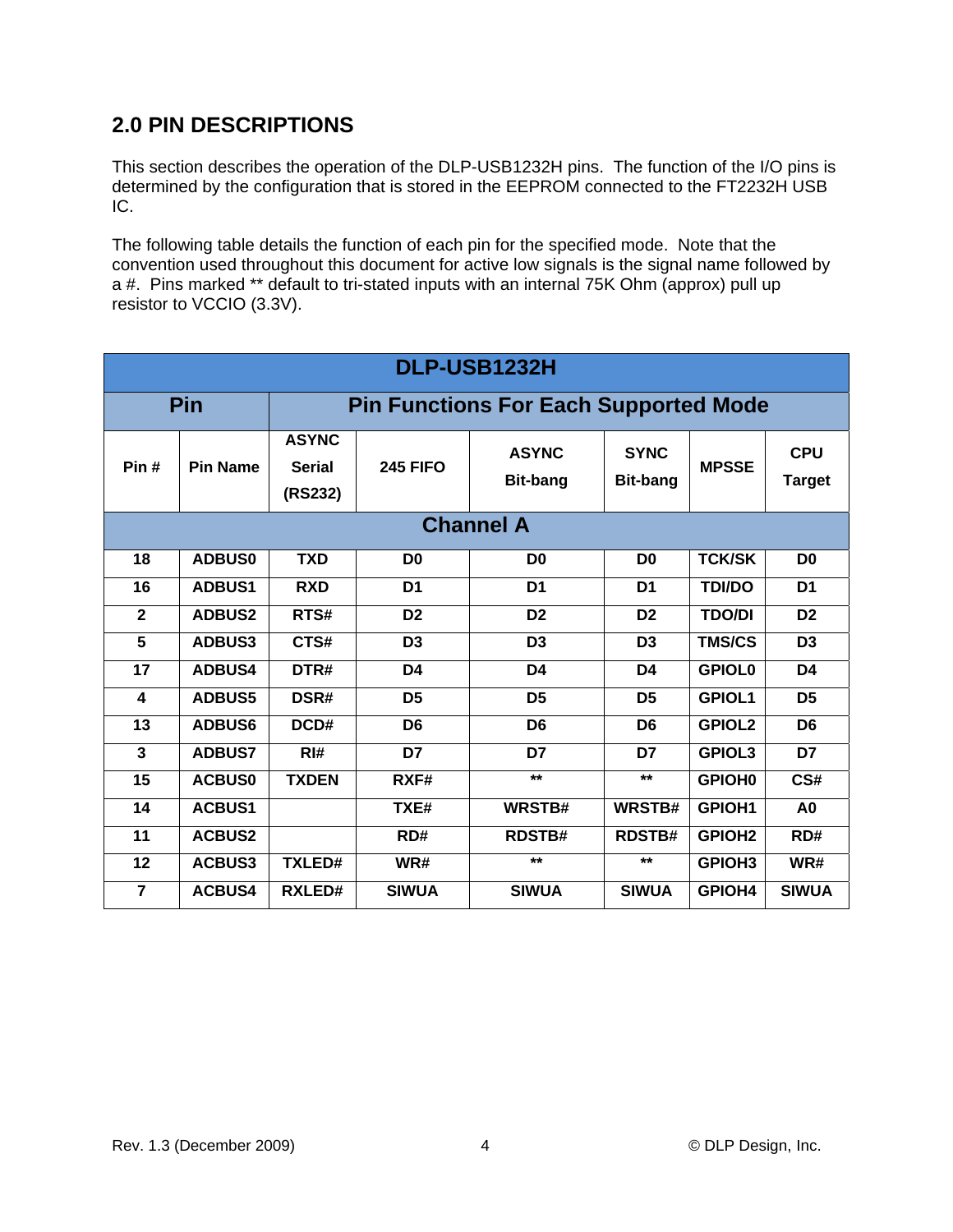## **2.0 TIMING DIAGRAMS - 245 FIFO MODE**



| <b>TIME</b>    | <b>DESCRIPTION</b>                      | <b>MIN</b> | <b>MAX</b>     | <b>UNIT</b> |
|----------------|-----------------------------------------|------------|----------------|-------------|
| T1             | <b>RD# Active Pulse Width</b>           | 50         | $\blacksquare$ | nS          |
| T <sub>2</sub> | RD# to RD# Pre-Charge                   | $T5 + T6$  | $\blacksquare$ | nS          |
| T <sub>3</sub> | RD# Active to Valid Data*               | 20         | 50             | nS          |
| T4             | Valid Data Hold Time from RD# Inactive* |            | $\blacksquare$ | nS          |
| T5             | RD# Inactive to RXF# output active      |            | 25             | nS          |
| T6             | RXF# Inactive After RD Cycle            | 33         | 67             | nS          |

 $*$ Load = 30pF



| <b>TIME</b>    | <b>DESCRIPTION</b>                     | <b>MIN</b> | <b>MAX</b>     | <b>UNIT</b> |
|----------------|----------------------------------------|------------|----------------|-------------|
| T7             | <b>WR Active Pulse Width</b>           | 10         | $\sim$         | nS          |
| T <sub>8</sub> | WR to WR Pre-Charge Time               | 50         | $\blacksquare$ | nS          |
| T <sub>9</sub> | Valid Data Setup to WR Falling Edge*   | 20         | $\blacksquare$ | nS          |
| <b>T10</b>     | Valid Data Hold Time from WR Inactive* | 10         | $\blacksquare$ | nS          |
| <b>T11</b>     | WR Inactive to TXE#                    | 10         | 25             | nS          |
| <b>T12</b>     | <b>TXE# Inactive After WR Cycle</b>    | 49         | 84             | nS          |

 $*$ Load = 30pF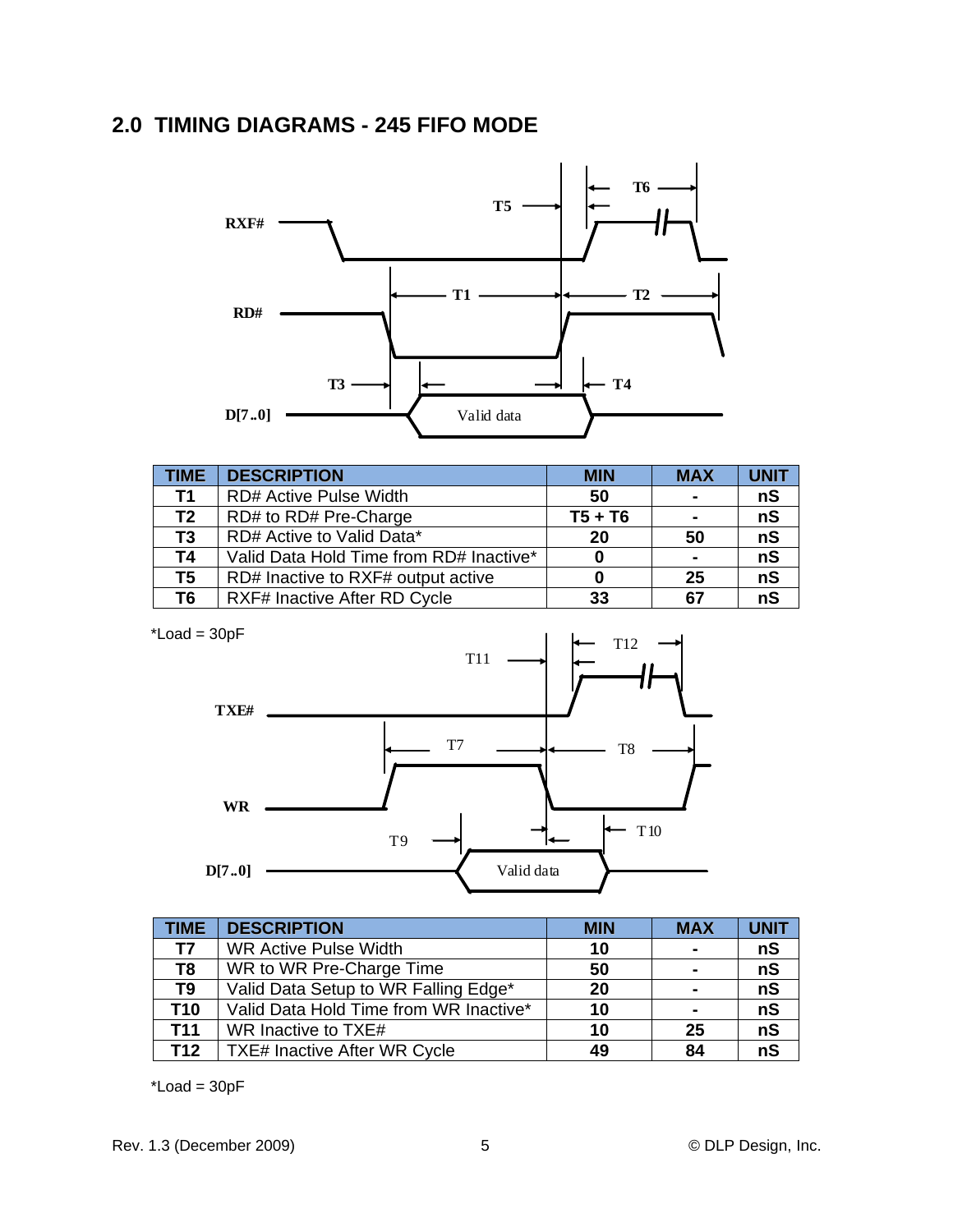## **3.0 APPLICATION NOTES**

USB devices transfer data in packets. If data is to be sent from the PC, a packet is built up by the application program and is sent via the device driver to the USB scheduler. This scheduler adds a request to the list of tasks that the USB host controller will perform. This will typically take at least 1 millisecond to execute because it will not pick up the new request until the next USB frame (the frame period is 1 millisecond). There is, therefore, sizeable overhead (depending upon your required throughput) associated with moving data from the application to the USB device. If data is sent one byte at a time by an application, this will severely limit the overall throughput of the system.

It must be stressed that in order to achieve maximum throughput, application programs should send or receive data using buffers and not individual characters.

# **4.0 DRIVER SOFTWARE**

FTDI's VCP (Virtual COM Port) USB driver files are provided royalty free on the condition that they are only used with designs incorporating an FTDI device (i.e. the FT2232H and DLP-USB1232H). The latest version of the drivers can be downloaded from either **www.dlpdesign.com** or **www.ftdichip.com**.

The CDM driver download file is a combined set of drivers for the Windows operating system and contains both the VCP and D2XX driver versions. To download, simply unzip the file to a folder on your PC. (The drivers can coexist on the same floppy disk or folder since the INF files determine which set of drivers to load for each operating-system version.) Once loaded, the VCP drivers will allow your application software—running on the host PC—to communicate with the DLP-USB1232H as though it were connected to a COM (RS-232) port.

In addition to VCP drivers, FTDI's D2XX direct drivers for Windows offer an alternative solution to the VCP drivers that allow application software to interface with the FT2232H device using a DLL instead of a Virtual COM Port. The architecture of the D2XX drivers consists of a Windows WDM driver that communicates with the FT2232H device via the Windows USB stack and a DLL that interfaces with the application software (written in VC++, C++ Builder, Delphi, VB, etc.) to the WDM driver.

The D2XX direct drivers add support for simultaneous access and control of multiple DLP-USB1232H devices. The extended open function (FT\_OpenEx) allows the device to be opened either by its product description or serial number, both of which can be programmed to be unique. The list devices function (FT\_ListDevices) allows the application software to determine which devices are currently available for use, again by either product description or serial number.

Download FTDI Application Notes AN\_103 and AN\_104 for detailed instructions on how to install the drivers on XP and Vista platforms.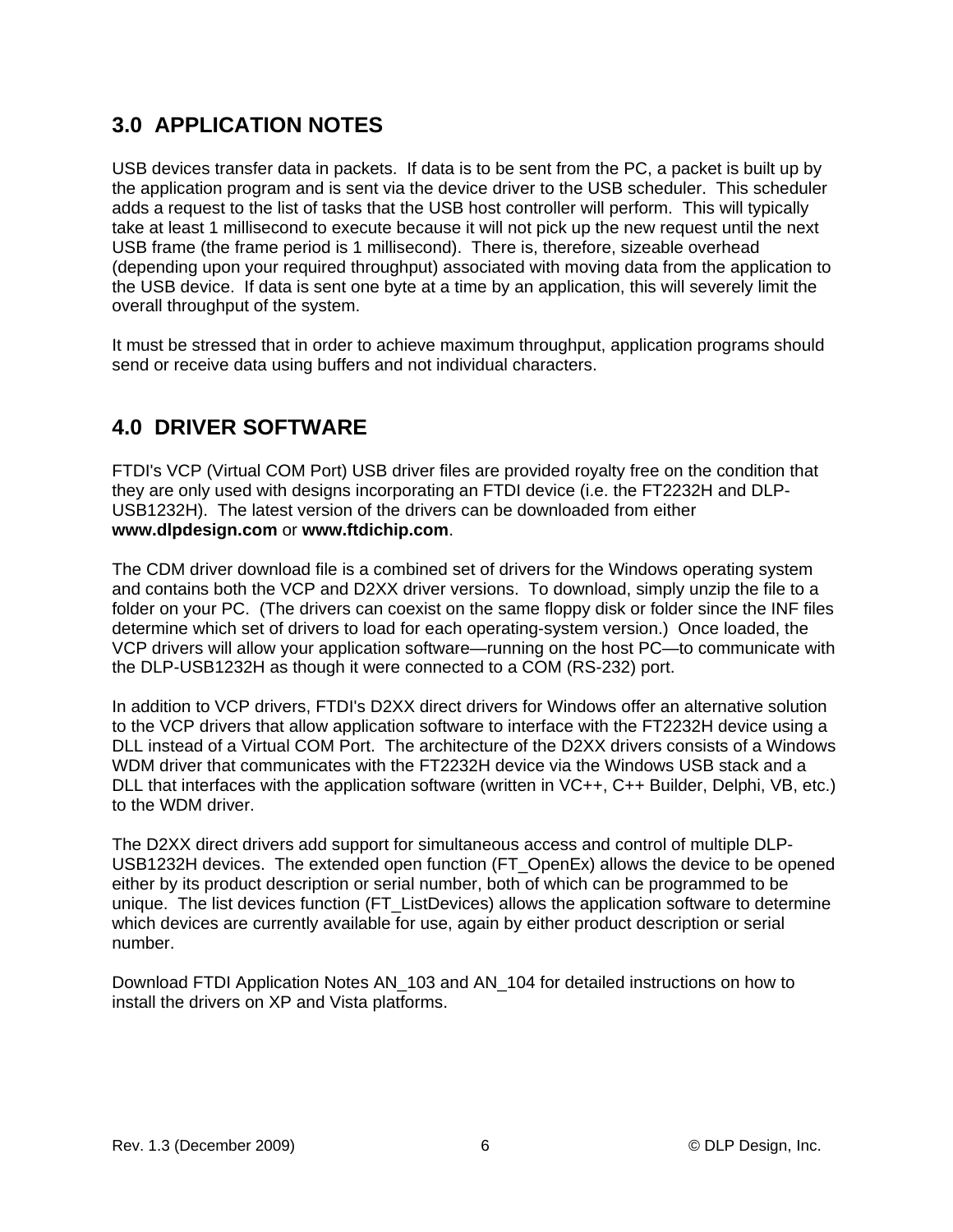## **5.0 EEPROM WRITE UTILITY**

The DLP-USB1232H has the option to accept manufacturer-specific information that is written into EEPROM memory. Parameters that can be programmed include the VID and the PID identifiers, the manufacturer's product string and a serial number.

MPROG is the latest EEPROM programming utility for the FT2232H device. You must install the latest release of the CDM drivers in order to run this application. If you have CDM drivers installed on the PC that is to perform the EEPROM write process, you can run MPROG and update the EEPROM contents with either mode (VCP or D2XX) active.

## **6.0 QUICK START GUIDE**

*This guide requires the use of a Windows XP/Vista PC that is equipped with a USB port.* 

- 1. Download the latest CDM device drivers from either **www.dlpdesign.com** or **www.ftdichip.com**. Unzip the drivers into a folder on the hard drive.
- 2. Connect the DLP-USB1232H module to the PC via a USB 'A' to mini-B cable. This action initiates the loading of the USB drivers. When prompted, select the folder where the device drivers were stored in Step 1. Windows will then complete the installation of the device drivers for the DLP-USB1232H module. The next time the DLP-USB1232H module is attached, the host PC will immediately load the correct drivers without any prompting. Reboot the PC if prompted to do so.

At this point, the DLP-USB1232H is ready for use. Note that if the DLP-USB1232H is configured for 245 FIFO mode that it will appear non-responsive if data sent from the host PC is not read by an attached microcontroller, microprocessor, DSP, FPGA, ASIC, etc.

# **7.0 PINOUT DESCRIPTION**

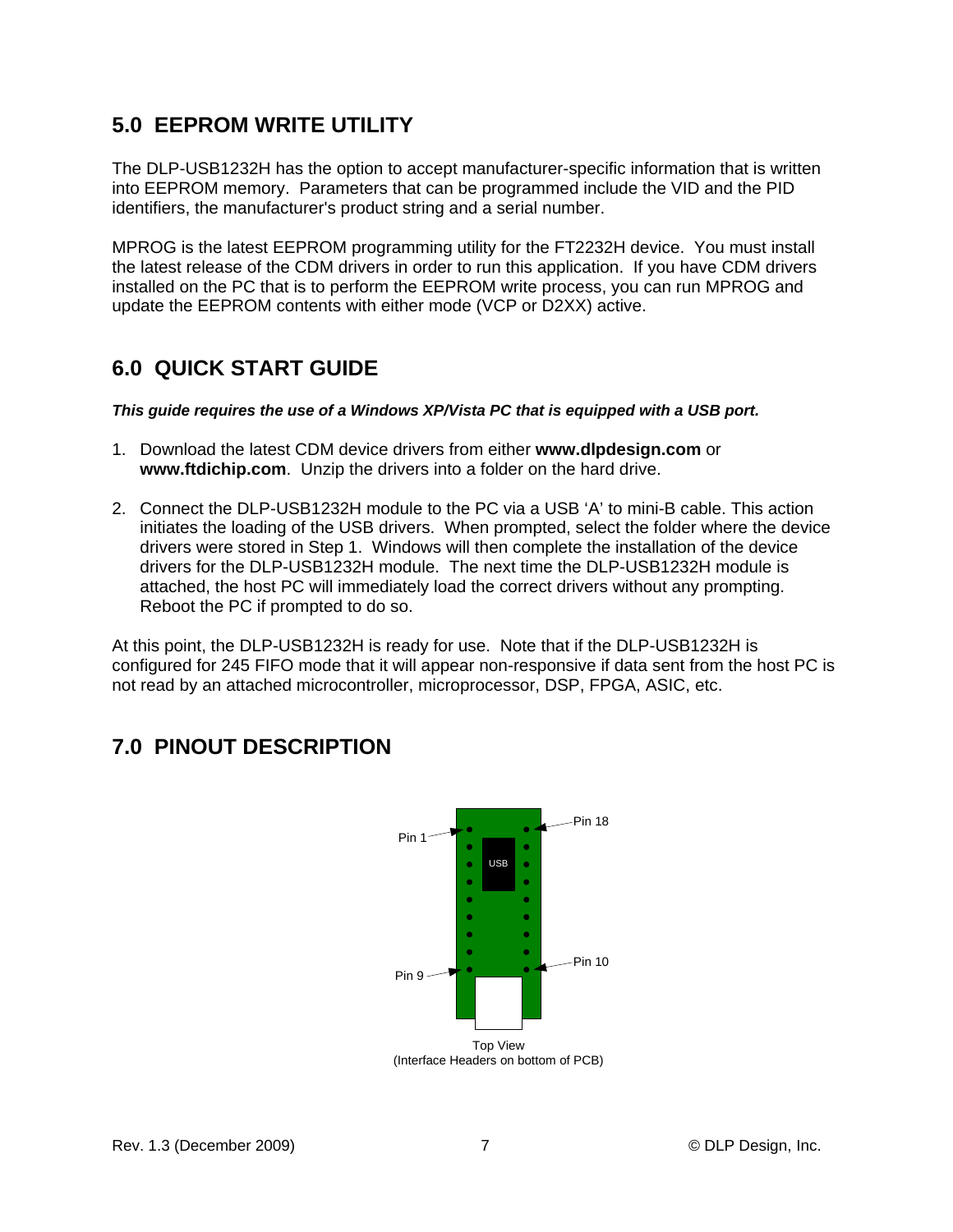| PIN#                    | <b>PARALLEL SIGNAL USAGE DESCRIPTION</b>                                                                                                                                    |
|-------------------------|-----------------------------------------------------------------------------------------------------------------------------------------------------------------------------|
| 1                       | <b>GROUND</b>                                                                                                                                                               |
| $\overline{2}$          | DB2 - FIFO Data Bus Bit 2                                                                                                                                                   |
| $\overline{\mathbf{3}}$ | DB7 - FIFO Data Bus Bit 7                                                                                                                                                   |
| $\overline{4}$          | DB5 - FIFO Data Bus Bit 5                                                                                                                                                   |
| $\overline{5}$          | <b>DB3</b> - FIFO Data Bus Bit 3                                                                                                                                            |
|                         | PWREN - Active low power-enable output.                                                                                                                                     |
|                         | $PWREN# = 0$ : Normal operation.                                                                                                                                            |
| 6                       | PWREN# = 1: USB SUSPEND mode or device has not been configured.                                                                                                             |
|                         | This can be used by external circuitry to power down logic when device is in USB                                                                                            |
|                         | suspend or has not been configured.                                                                                                                                         |
|                         | SIWUA - The Send Immediate / WakeUp signal combines two functions on a single pin. If                                                                                       |
|                         | USB is in suspend mode (PWREN# = 1) and remote wakeup is enabled in the EEPROM,                                                                                             |
|                         | strobing this pin low will cause the device to request a resume on the USB Bus.                                                                                             |
| $\overline{7}$          | Normally, this can be used to wake up the Host PC. During normal operation (PWREN#                                                                                          |
|                         | $= 0$ ), if this pin is strobed low any data in the device TX buffer will be sent out over USB                                                                              |
|                         | on the next Bulk-IN request from the drivers regardless of the pending packet size.                                                                                         |
|                         | This can be used to optimize USB transfer speed for some applications. Tie this pin to                                                                                      |
|                         | VCCIO if not used.                                                                                                                                                          |
| 8                       | <b>EXTVCC</b> - Use for applying main power (4.5 to 5.25 volts) to the module. Connect to                                                                                   |
|                         | PORTVCC (Pin 9) if the module is to be powered by the USB port (typical configuration).                                                                                     |
|                         | <b>PORTVCC</b> - Power from the USB port. Connect to EXTVCC (Pin 8) if the module is to                                                                                     |
| 9                       | be powered by the USB port (typical configuration). 500mA is the maximum current                                                                                            |
|                         | available to the USB adapter and target electronics if the USB device is configured for                                                                                     |
|                         | high power.                                                                                                                                                                 |
| 10                      | <b>GROUND</b>                                                                                                                                                               |
| 11                      | RD# - When pulled low, RD# takes the 8 data lines from a high-impedance state to the<br>current byte in the FIFO's buffer. Taking RD# high returns the data pins to a high- |
|                         | impedance state and prepares the next byte (if available) in the FIFO to be read.                                                                                           |
|                         | WR - When taken from a high to a low state, WR reads the 8 data lines and writes the                                                                                        |
|                         | byte into the FIFO's transmit buffer. Data written to the transmit buffer is sent to the host                                                                               |
| 12                      | PC within the TX buffer timeout value (default 16mS) and placed in the buffer that was                                                                                      |
|                         | created when the USB port was opened. The FT245R allows the TX buffer timeout value                                                                                         |
|                         | to be reprogrammed to a value between 1 and 255mS.                                                                                                                          |
| 13                      | DB6 - FIFO Data Bus Bit 6                                                                                                                                                   |
|                         | <b>TXE#</b> - When high, do not write data into the FIFO. When low, data can be written into                                                                                |
| 14                      | the FIFO by strobing WR high, then low. During reset this signal pin is tri-state. Data is                                                                                  |
|                         | latched into the FIFO on the falling edge of the WR pin.                                                                                                                    |
|                         | RXF# - When low, at least 1 byte is present in the FIFO's receive buffer and is ready to                                                                                    |
|                         | be read with RD#. RXF# goes high when the receive buffer is empty. During reset this                                                                                        |
| 15                      | signal pin is tri-state. If the Remote Wakeup option is enabled in the internal EEPROM,                                                                                     |
|                         | during USB Suspend Mode (PWREN#=1) RXF# becomes an input. This can be used to                                                                                               |
|                         | wake up the USB host from Suspend Mode by strobing this pin low for a minimum of                                                                                            |
|                         | 20ms which will cause the device to request a resume on the USB bus.                                                                                                        |
| 16                      | DB1 - FIFO Data Bus Bit 1                                                                                                                                                   |
| 17                      | DB4 - FIFO Data Bus Bit 4                                                                                                                                                   |
| 18                      | DB0 - FIFO Data Bus Bit 0                                                                                                                                                   |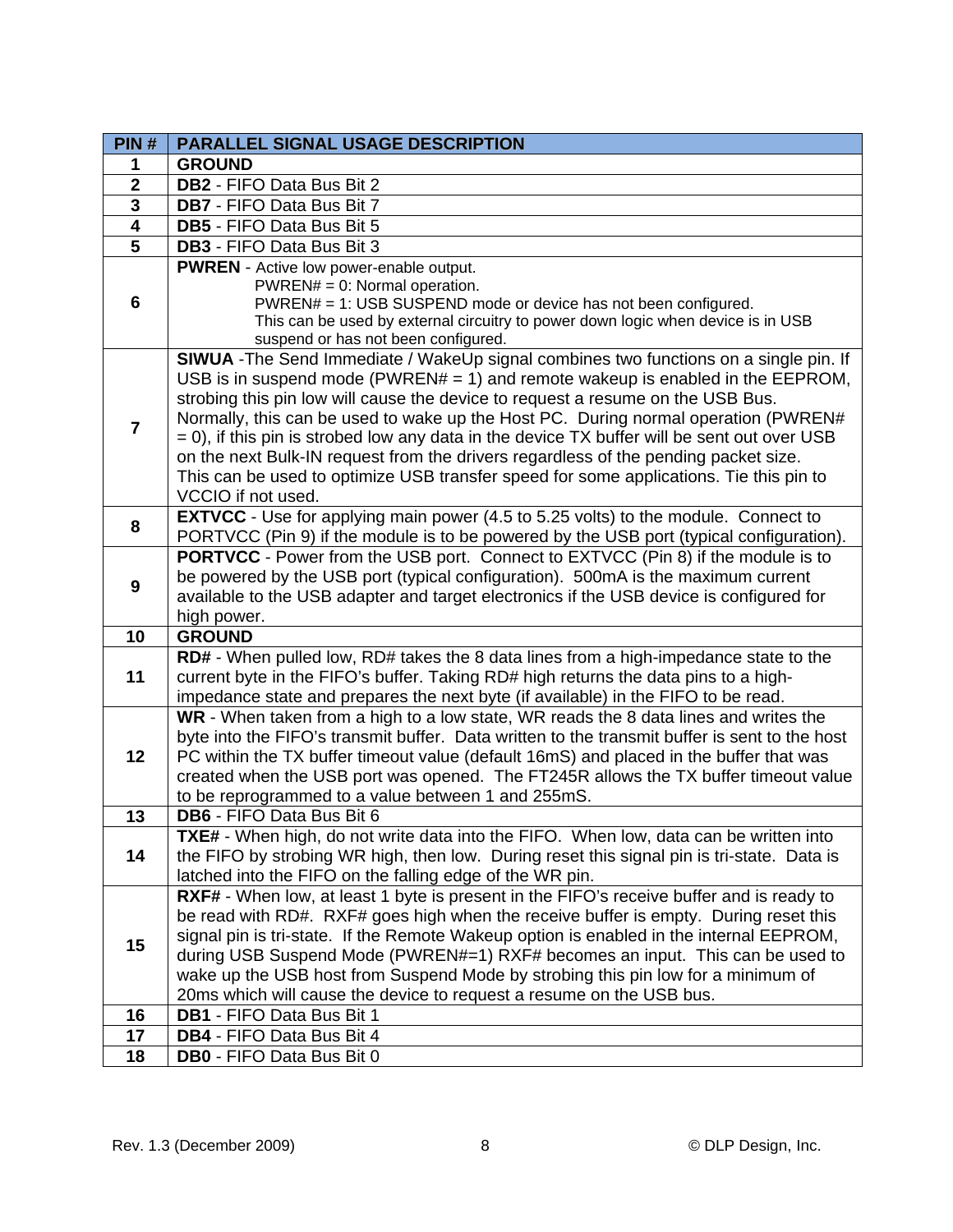| PIN#                    | <b>SERIAL SIGNAL USAGE DESCRIPTION</b>                                                                                                                                               |
|-------------------------|--------------------------------------------------------------------------------------------------------------------------------------------------------------------------------------|
| 1                       | <b>GROUND</b>                                                                                                                                                                        |
| $\overline{2}$          | RTS - Request to Send Control Output/Handshake Signal                                                                                                                                |
| $\overline{3}$          | RI - Ring Indicator Control Input. When remote wake-up is enabled in the internal                                                                                                    |
|                         | EEPROM taking RI# low (20ms active low pulse), this can be used to resume the PC                                                                                                     |
|                         | USB host controller from Suspend.                                                                                                                                                    |
| 4                       | DSR - Data Set Ready Control Input/Handshake Signal                                                                                                                                  |
| 5                       | CTS - Clear To Send Control Input/Handshake Signal                                                                                                                                   |
| $\overline{\mathbf{6}}$ | <b>PWREN</b> - Active low power-enable output.                                                                                                                                       |
|                         | $PWREN# = 0$ : Normal operation.                                                                                                                                                     |
|                         | PWREN# = 1: USB SUSPEND mode or device has not been configured.                                                                                                                      |
|                         | This can be used by external circuitry to power down logic when device is in USB                                                                                                     |
|                         | suspend or has not been configured.                                                                                                                                                  |
| $\overline{7}$          | RXLED - Receive signaling output. Pulses low when receiving data via USB. This should be                                                                                             |
| 8                       | connected to an LED.                                                                                                                                                                 |
|                         | <b>EXTVCC</b> - Use for applying main power (4.5 to 5.25 volts) to the module. Connect to<br>PORTVCC (Pin 9) if the module is to be powered by the USB port (typical configuration). |
| 9                       | <b>PORTVCC</b> - Power from the USB port. Connect to EXTVCC (Pin 8) if the module is to                                                                                              |
|                         | be powered by the USB port (typical configuration). 500mA is the maximum current                                                                                                     |
|                         |                                                                                                                                                                                      |
|                         | available to the USB adapter and target electronics if the USB device is configured for                                                                                              |
| 10                      | high power.<br><b>GROUND</b>                                                                                                                                                         |
| 11                      | <b>RDSTB#-</b>                                                                                                                                                                       |
| 12                      |                                                                                                                                                                                      |
|                         | <b>TXLED#</b> - Transmit signaling output. Pulses low when transmitting data via USB. This should be<br>connected to an LED.                                                         |
| 13                      | DCD# - Data Carrier Detect Control Input                                                                                                                                             |
| 14                      | WRSTB# -                                                                                                                                                                             |
| 15                      | TXDEN - (TTL level). For use with RS485 level converters.                                                                                                                            |
| 16                      |                                                                                                                                                                                      |
| 17                      | RXD - Receiving Asynchronous Data Input                                                                                                                                              |
|                         | DTR# - Data Terminal Ready Control Output/Handshake Signal                                                                                                                           |
| 18                      | <b>TXD</b> - Transmit Asynchronous Data Output                                                                                                                                       |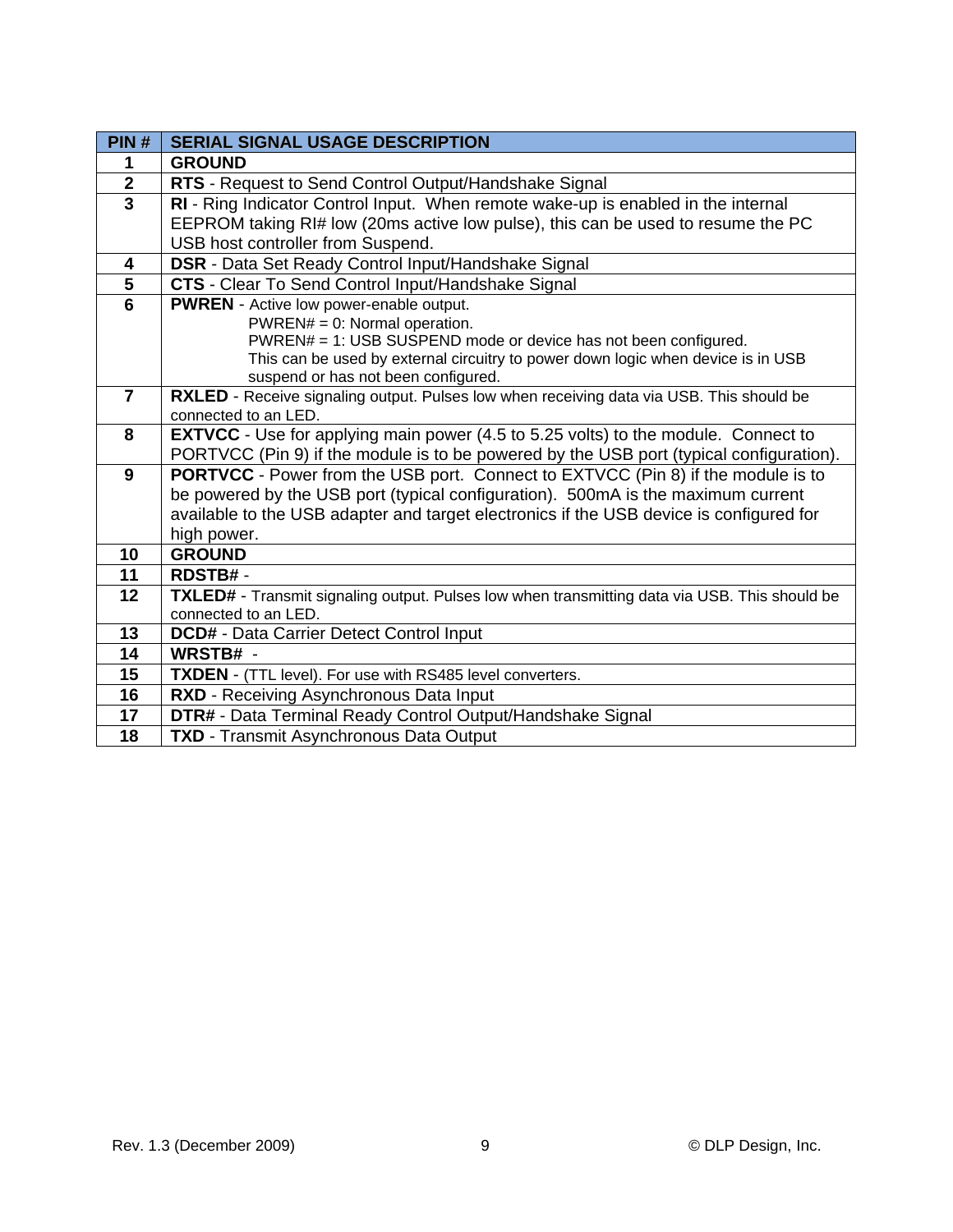## **8.0 DEVICE CONFIGURATION EXAMPLES**

#### *USB Bus-Powered and Self-Powered Configurations*



The figure above illustrates a typical USB bus-powered configuration. A USB bus-powered device gets its power from the USB bus.



Figure 2.

Figure 1.

Figure 2 illustrates a typical USB self-powered configuration. A USB self-powered device gets its power from its own power supply and does not draw current from the USB bus.



Figure 3 shows how to configure the DLP-USB1232H to interface with a microcontroller via the parallel 245 FIFO interface mode. In this example, the target electronics can operate at from 3.3 - 5 volts since the DLP-USB1232H interface I/O pins are 5 volt tolerant.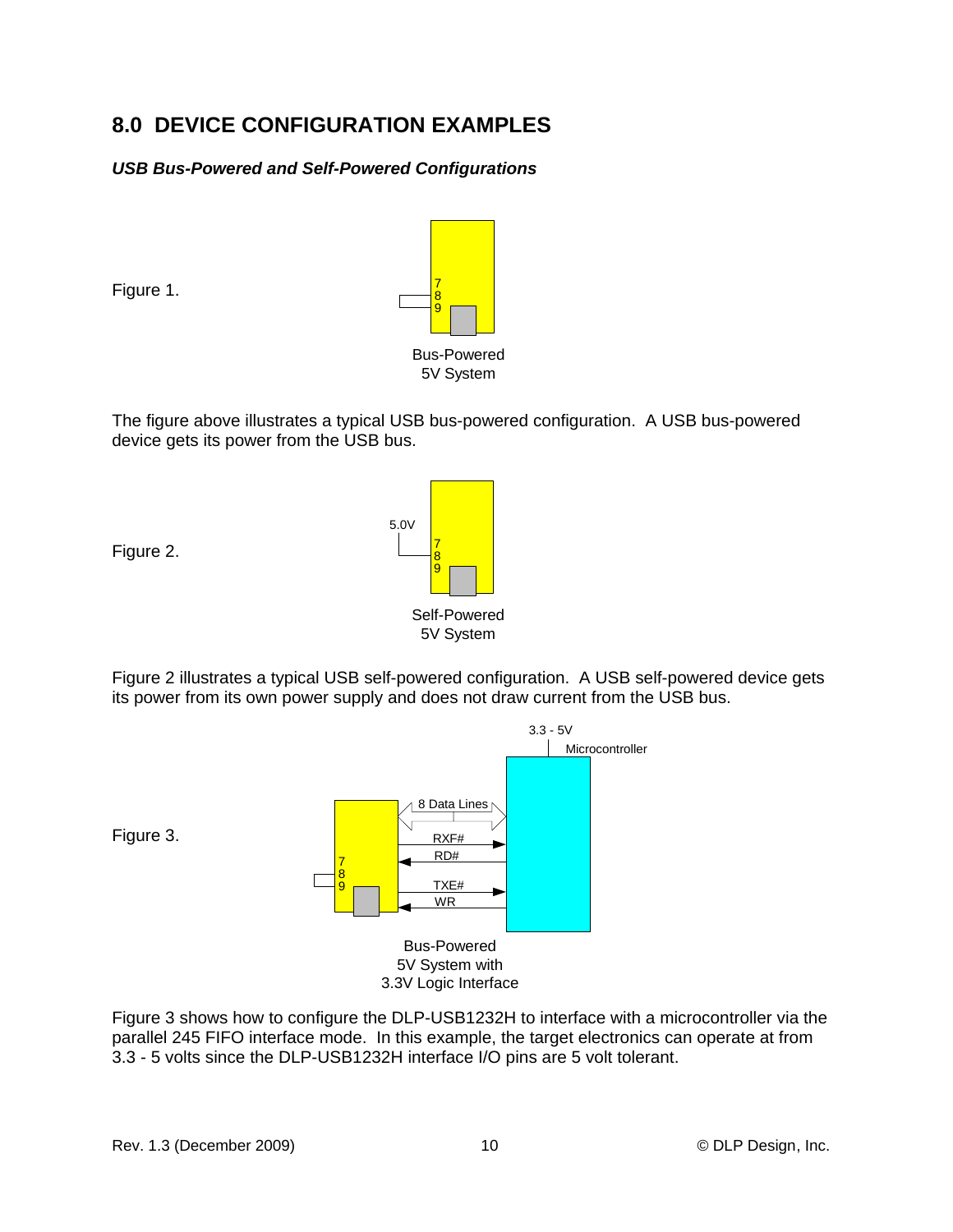

Figure 4 shows how to configure the DLP-USB1232H to interface with a 3.3V logic device via the ASYNC serial mode. In this example, the target electronics provide the 3.3 volts to power the microcontroller.

## **9.0 BUS-POWERED CIRCUIT WITH POWER CONTROL**

USB bus-powered circuits need to be able to power down in USB Suspend Mode in order to meet the Suspend current requirement (including external logic):



PWREN#

Figure 4 shows how to use a discrete P-Channel MOSFET to control the power to external logic circuits. This "soft-start" circuit accommodates designs that draw more than 100mA at power up.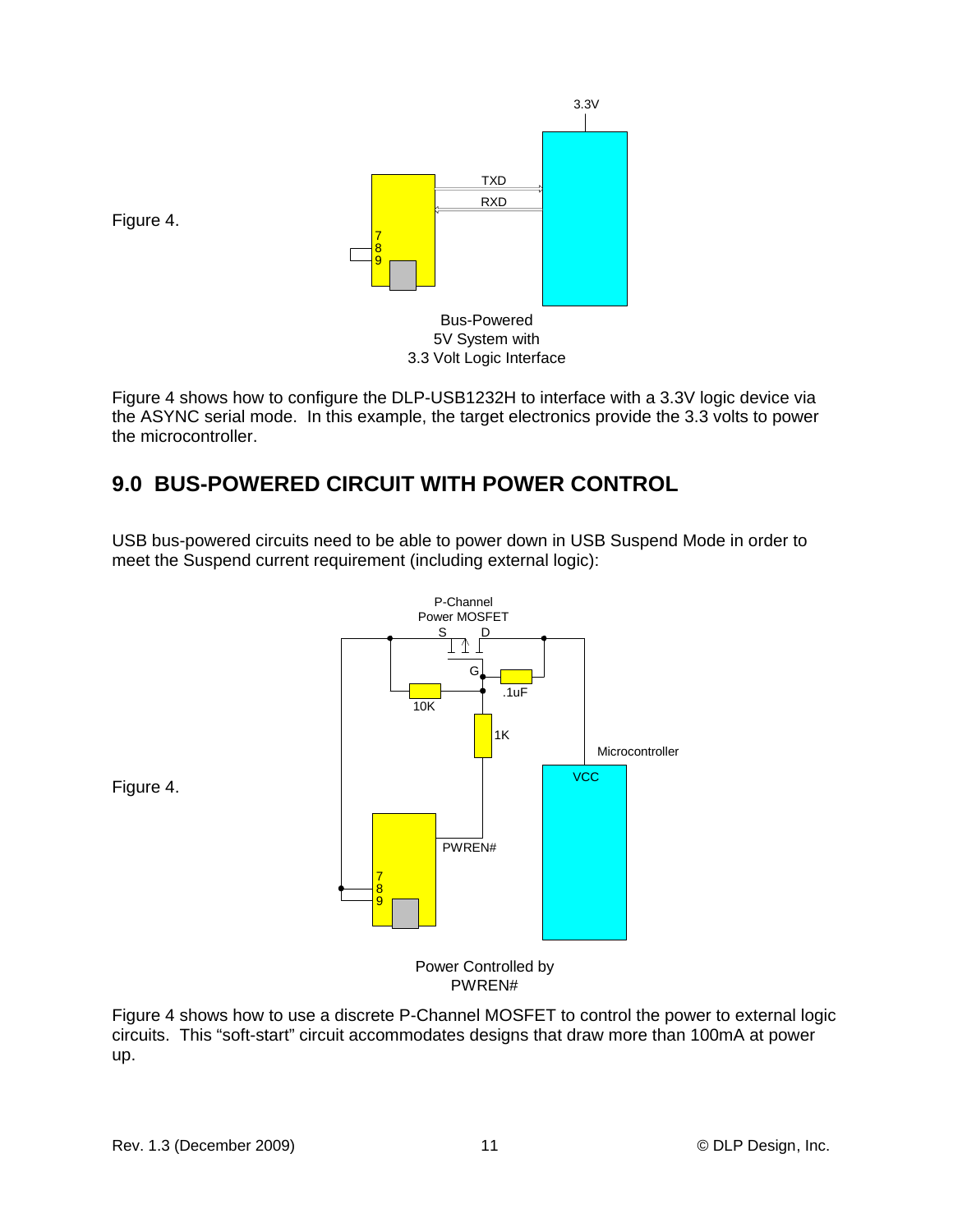#### **10.0 MECHANICAL DRAWINGS (PRELIMINARY) INCHES (MILLIMETERS) UNLESS OTHERWISE NOTED**



#### **11.0 DISCLAIMER**

© DLP Design, Inc., 2009

Neither the whole nor any part of the information contained herein nor the product described in this manual may be adapted or reproduced in any material or electronic form without the prior written consent of the copyright holder.

This product and its documentation are supplied on an as-is basis, and no warranty as to their suitability for any particular purpose is either made or implied. DLP Design, Inc. will not accept any claim for damages whatsoever arising as a result of the use or failure of this product. Your statutory rights are not affected. This product or any variant of it is not intended for use in any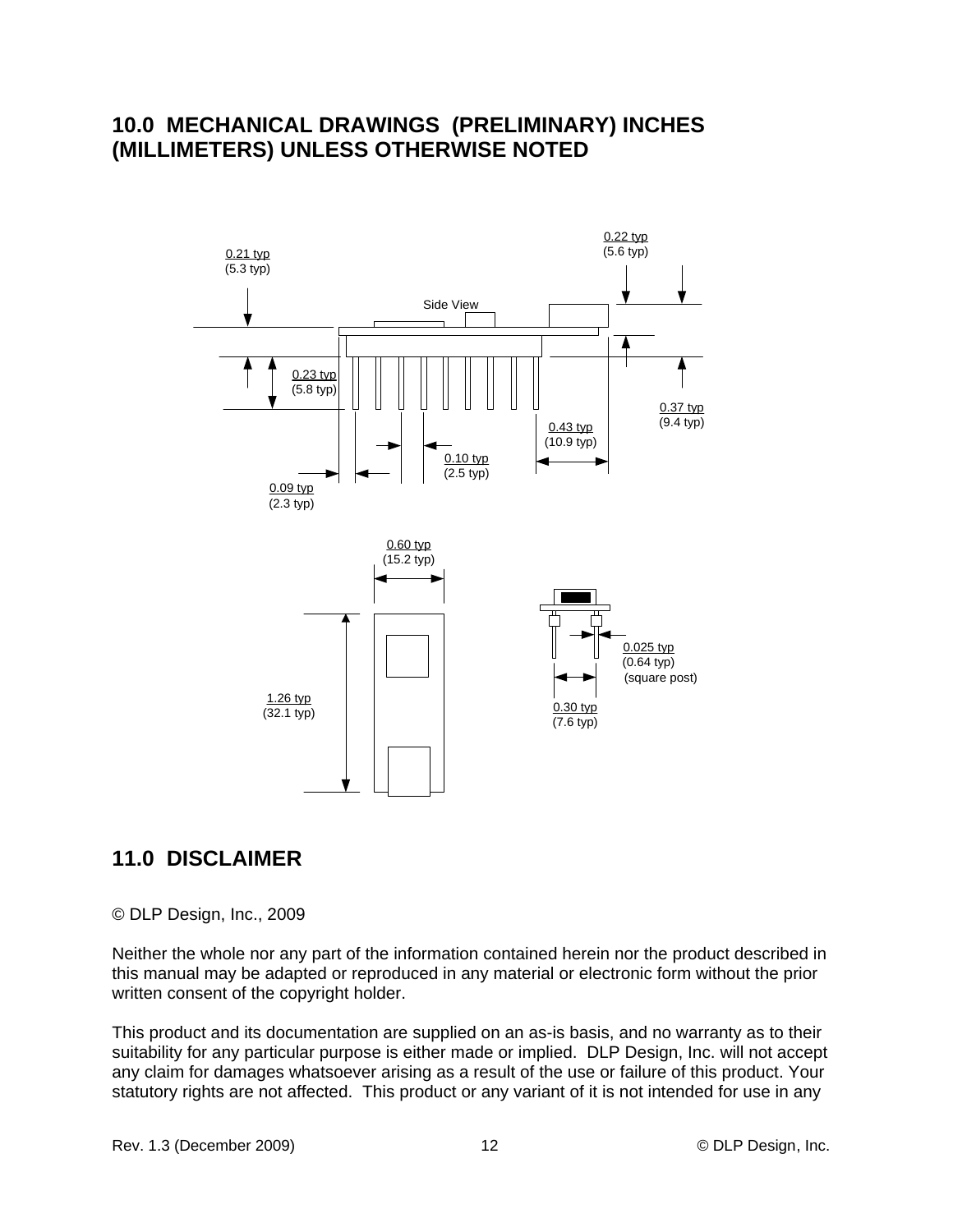medical appliance, device or system in which the failure of the product might reasonably be expected to result in personal injury.

This document provides preliminary information that may be subject to change without notice.

### **12.0 CONTACT INFORMATION**

DLP Design, Inc. 1605 Roma Lane Allen, TX 75013

Phone: 469-964-8027 Fax: 415-901-4859

Email Sales: sales@dlpdesign.com Email Support: support@dlpdesign.com Website URL: http://www.dlpdesign.com